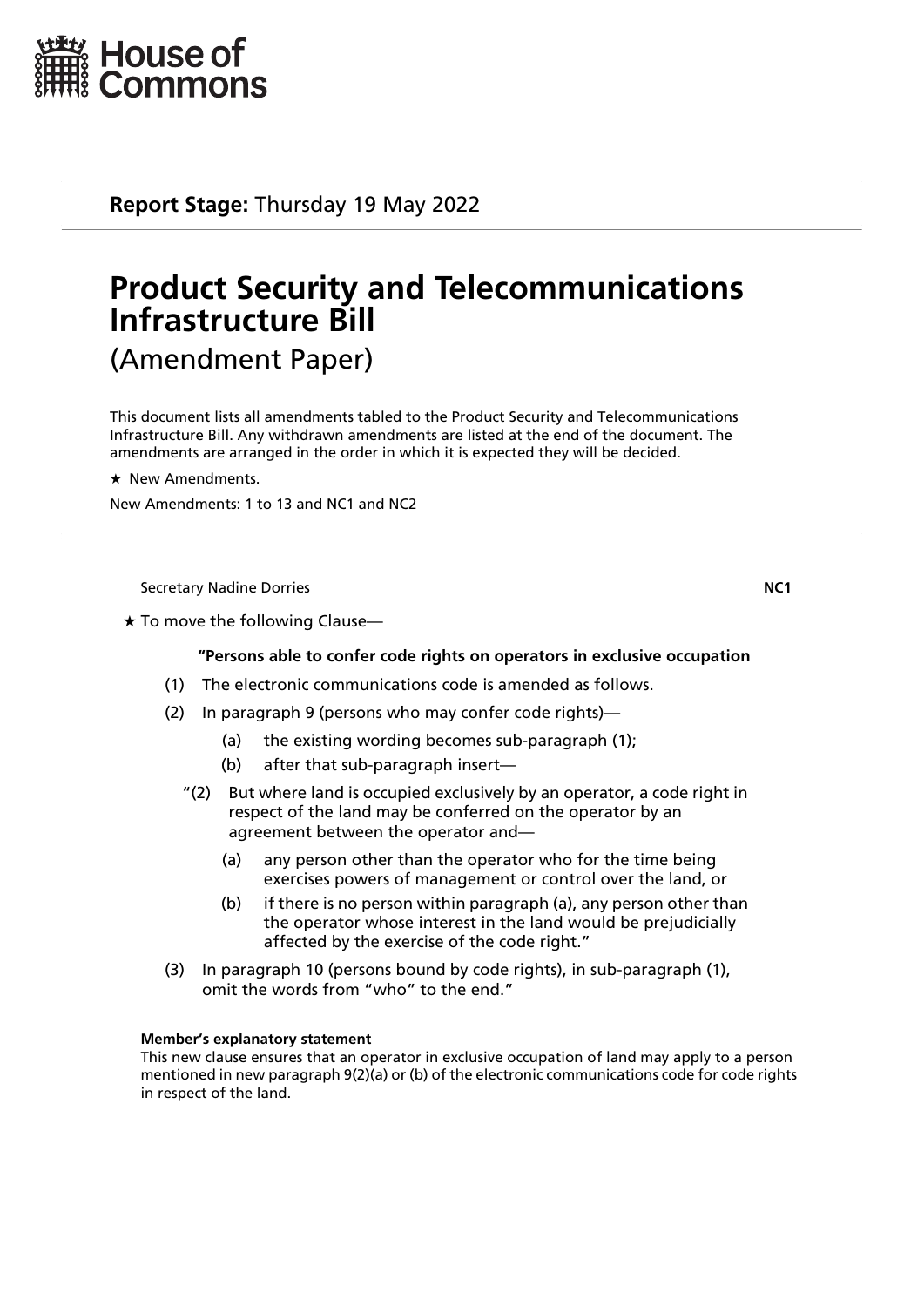Secretary Nadine Dorries **NC2** 

 $\star$  To move the following Clause-

# **"Jurisdiction of First-tier Tribunal in relation to code proceedings in Wales**

In paragraph 95(1) of the electronic communications code (power to confer jurisdiction on other tribunals)—

- (a) in paragraph (a), at the end insert "or the Upper Tribunal";
- (b) in paragraph (aa), for the words from ", but only" to the end substitute "or the Upper Tribunal";
- (c) omit paragraph (b)."

### **Member's explanatory statement**

This new clause gives the Secretary of State power to make regulations providing for a function conferred by the code on the court to be exercisable in relation to Wales by the First-tier Tribunal.

Secretary Nadine Dorries **1**

 $\star$  Page 40, line 11, leave out Clause 57

**Member's explanatory statement** This amendment is consequential on NC1.

Secretary Nadine Dorries **2**

 $\star$  Clause 58, page 41, leave out lines 23 to 25 and insert-

"(4) In paragraph 9 (conferral of code rights), after sub-paragraph (2) (as inserted by section (*Persons able to confer code rights on operators in exclusive occupation*)) insert—"

**Member's explanatory statement** This amendment is consequential on NC1.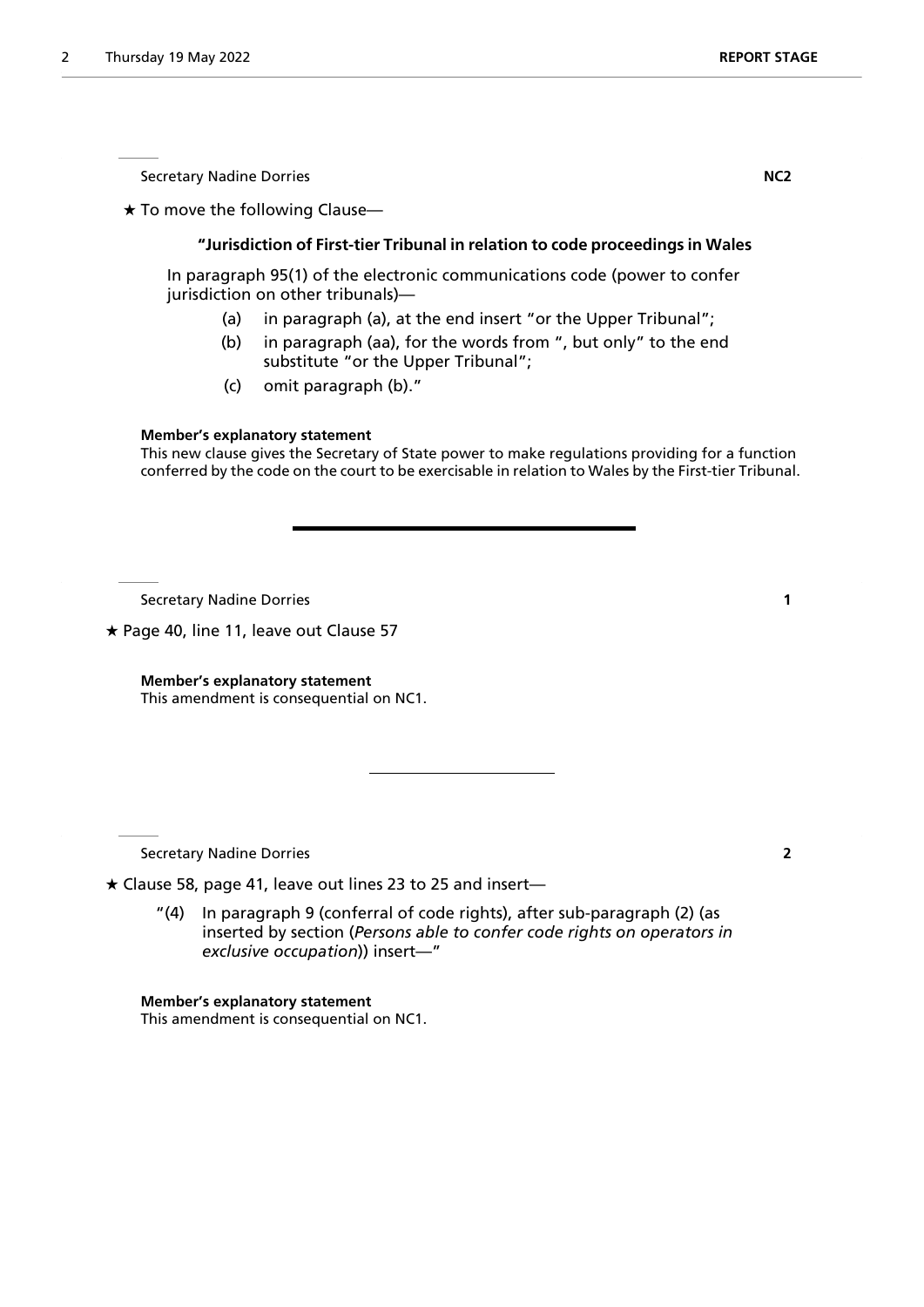Secretary Nadine Dorries **3** 

 $\star$  Clause 58, page 41, line 26, leave out "But"

#### **Member's explanatory statement**

This amendment is consequential on NC1.

Sir Desmond Swayne **12**

 $\star$  Page 45, line 18, leave out Clause 61

#### **Member's explanatory statement**

This amendment removes clause 61 of the Bill, which gives operators the ability to calculate rent based on 'land value' rather than 'market value' when renewing tenancies to host digital infrastructure on private land.

Sir Desmond Swayne **13**

★ Page 46, line 42, leave out Clause 62

#### **Member's explanatory statement**

This amendment removes clause 62 of the Bill, which gives operators the ability to calculate rent based on 'land value' rather than 'market value' when renewing tenancies to host digital infrastructure on private land in Northern Ireland.

Sir Desmond Swayne **9**

Clause 68, page 58, line 38, leave out from "must" to "one" in line 39 and insert "use"

#### **Member's explanatory statement**

This amendment, along with Amendments 10 and 11, seeks to ensure that operators engage in the alternative dispute resolution process by making it mandatory.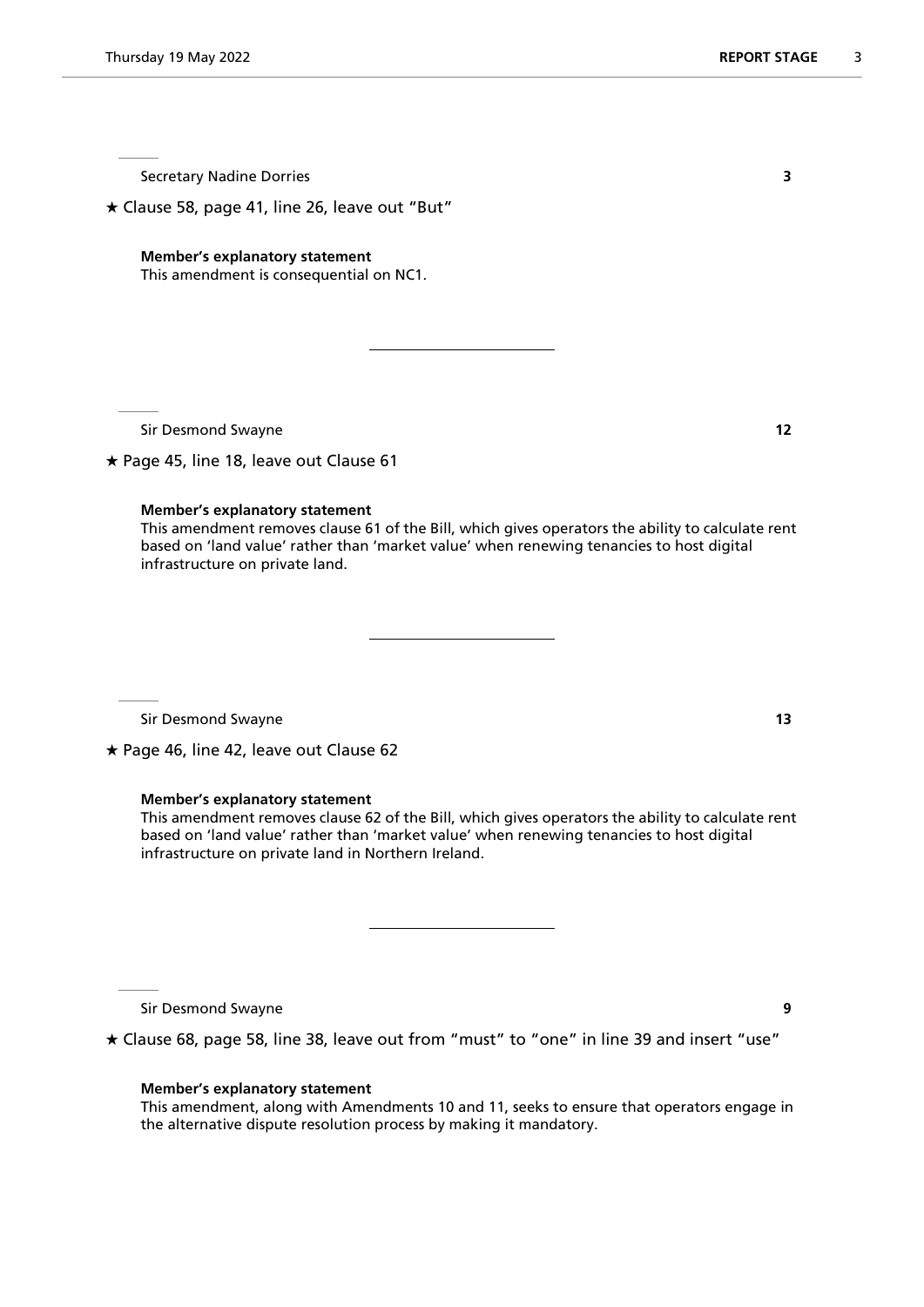Secretary Nadine Dorries **4** Clause 68, page 58, line 41, after "operator" insert "or the relevant person" **Member's explanatory statement** This amendment and Amendments 5, 6 and 7 ensure that a person from whom an operator is seeking a code agreement may, at any time, give the operator a notice stating that the person wishes to engage in alternative dispute resolution in relation to the prospective agreement. Secretary Nadine Dorries **5**  $\star$  Clause 68, page 58, line 41, leave out "relevant person" and insert "other" **Member's explanatory statement** See the explanatory statement for Amendment 4. Secretary Nadine Dorries **6**  $\star$  Clause 68, page 58, line 42, after "operator" insert "or the relevant person (as the case may be)" **Member's explanatory statement** See the explanatory statement for Amendment 4. Secretary Nadine Dorries **7** Clause 68, page 58, line 43, leave out "relevant person" and insert "other" **Member's explanatory statement** See the explanatory statement for Amendment 4. Sir Desmond Swayne **10**

Clause 68, page 59, line 12, leave out from "must" to "one" in line 13 and insert "use"

#### **Member's explanatory statement**

This amendment, along with Amendments 9 and 11, seeks to ensure that operators engage in the alternative dispute resolution process by making it mandatory.